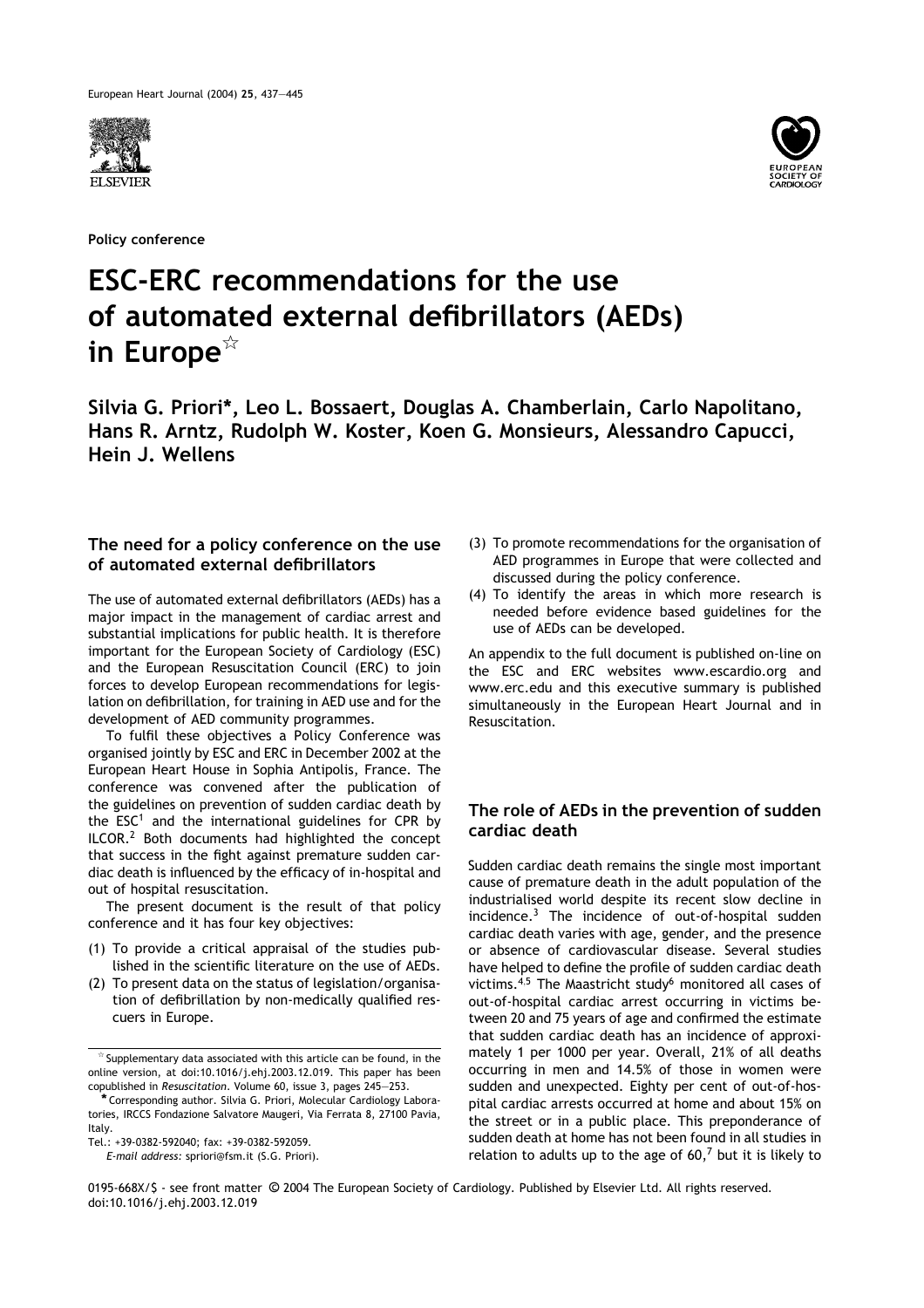be universally true for the older age groups in which sudden death is most common.

Subgroups of patients with coronary artery disease at higher risk of sudden death can be identified on the basis of their clinical profile, including evidence of previous myocardial infarction, ischaemia, impaired left ventricular function, and ventricular tachyarrhythmias. Diagnostic examinations, drugs, devices and procedures are available for the identification and treatment of these patients so that their risk of sudden cardiac death can be reduced. However, the efficacy of these interventions on the reduction of the overall number of sudden death is limited by the fact that most cardiac arrests are the first manifestation of heart disease.8 The unexpected sudden deaths that occur in previously apparent healthy individuals cannot be predicted; survival of these individuals therefore depends on the availability of defibrillation within 4–5 min from the onset of ventricular fibrillation.<sup>9</sup>

# Strategies for community defibrillation with AEDs

The strategies available for organising a community programme for early defibrillation should be tailored to each specific environment. One of the first objectives when planning a new project is to achieve a compromise between the widespread distribution of AEDs and the economical feasibility of the programme in terms of the available resources. A decision must be made at an early stage as to whether a programme is to be designed within the professional Emergency Medical Service (EMS) or designed to be outside the EMS. This decision depends on local factors that will vary widely between countries. For example, police and fire fighters may fall within or outside the EMS depending on the scope of their professional roles.

Data on the incidence and location of sudden cardiac death collected from local ambulances and experience gleaned from the literature will help to define the most suitable system for each environment.

A systematic review of the literature is discussed and presented as Section 1 in the on-line Appendix (www.escardio.org and www.erc.edu). We provide here a summary of the most relevant information.

# AED programmes within the EMS

Defibrillation programmes within the EMS were the first to be implemented because of the limitations of first on scene rescue teams able to provide CPR to cardiac arrest victims but either not capable or not allowed to defibrillate. The early studies demonstrating that defibrillation by basic ambulance personnel can save lives were conducted with manual defibrillators.<sup>10</sup>–<sup>12</sup> With the introduction of AEDs<sup>13,14</sup> several projects were initiated in European countries. However, progress was delayed in some of them because legal barriers had to be removed before defibrillation could be performed by non-medically trained individuals.

### Recommendation 1

The goal of achieving an effective AED programme within the EMS should become a fundamental objective in every European country. Accordingly, is recommended that an AED and properly trained personnel should be placed in every vehicle that may transport patients at risk of cardiac arrest. This should be the first priority for an early access defibrillation programme.

# AED programmes outside the EMS

Analysis of the literature shows that there are three main strategies for the implementation of defibrillation programmes outside the EMS: community programmes, onsite programmes and home programmes.

### Community programmes

The initial programmes on the use of AEDs outside the EMS involved community responders such as police officers and fire-fighters.<sup>14–17</sup> More recently data have become available from studies based on on-site schemes in which AEDs have been placed in strategic locations such as airports<sup>18–20</sup> and casinos<sup>21</sup> – or a hybrid approach with on-site AED location plus involvement of community responders.

Several studies suggest that a tiered response system (e.g. with police officers using AEDs to support the traditional EMS) increases survival rates even if it reduces the time-to shock only by one or two minutes. $^{22}$  Some schemes, however, have not been able to replicate this success.<sup>23</sup> Overall survival rates in the various studies vary from  $<$ 3% to  $>$ 50%. Time to shock is remarkably different among studies, ranging approximately from an estimated 2 to 11 min. Best survival rates are usually obtained among those patients in whom defibrillation is delivered within a few minutes and where the restoration of spontaneous circulation is obtained by defibrillation only without requiring additional advanced life support (ALS) interventions.<sup>15</sup>;22;<sup>24</sup>

### In hospital and on-site programmes

The vast majority of cardiac arrests occur in the outof-hospital setting. This may be the reason why early in-hospital defibrillation has been less extensively investigated.<sup>25</sup> However, the time to defibrillation may be delayed if the patient has to wait for an emergency team before receiving the first shock. This is the case especially in larger hospitals where high-risk subjects are likely to be present. For these reasons it seems reasonable to advocate deployment of AEDs at various locations within hospitals (wards, hospital lobbies, cafeterias, parking lots) and training of all medical and non-medical personnel working within the hospital to defibrillate and perform CPR. Unfortunately at present, large studies evaluating the survival benefit of deployment of AEDS in the hospitals are not yet available. The Panel agrees that improvement of access to defibrillation inside the hospitals should be a high priority.

In seeking a reduction of the time from the onset of ventricular fibrillation to defibrillation, deployment of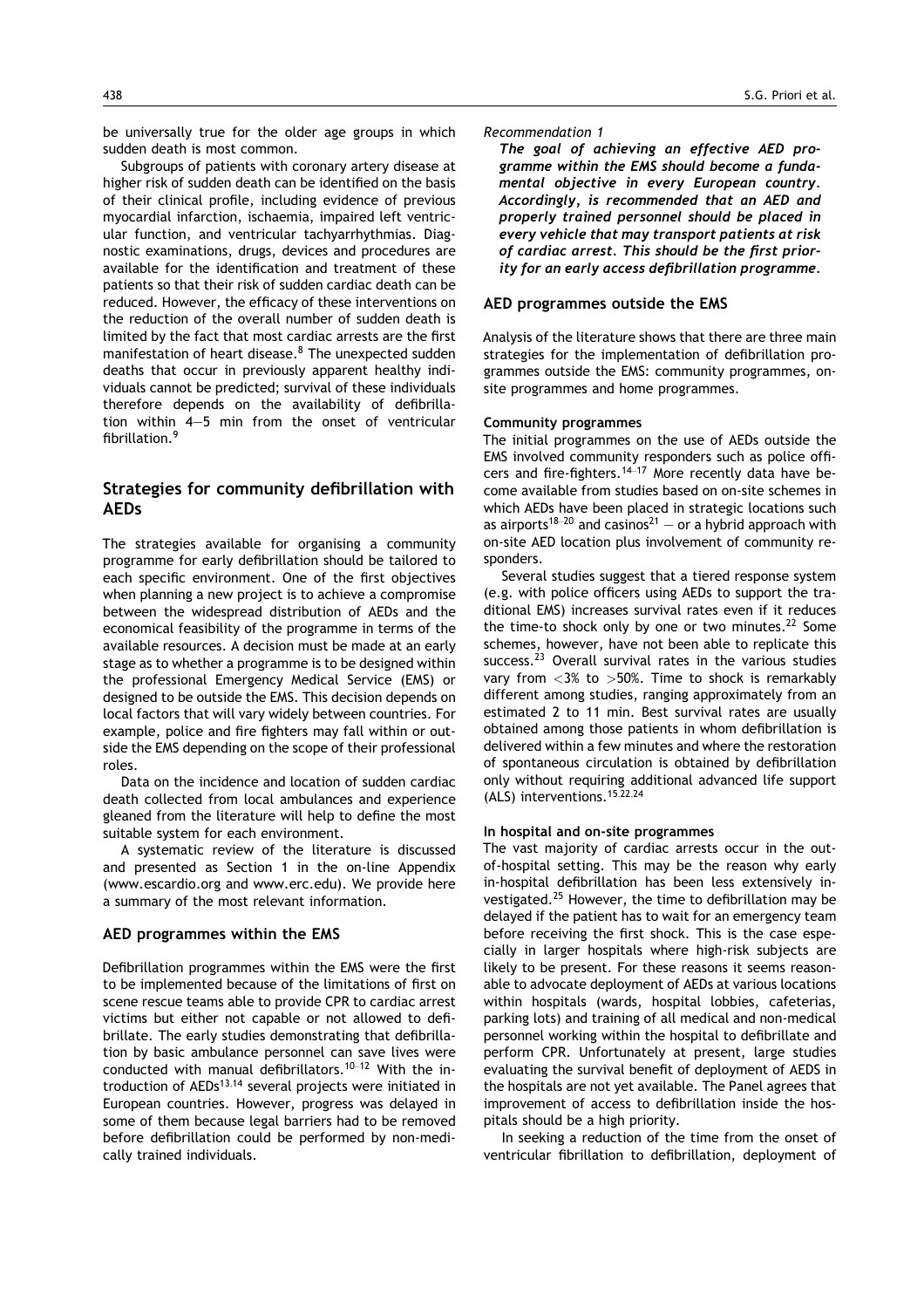AEDs in public places is a very attractive option. Two large-scale observational studies involving airlines have been carried out.19;<sup>26</sup> Both studies reported remarkable results for treatment of witnessed VF with >55% survival and confirmed that time-to-shock is a major determinant of success. However, a high incidence of unwitnessed cardiac arrest and non-shockable rhythms also occurs.<sup>26</sup> The survival from witnessed and unwitnessed cardiac arrest was also evaluated in an observational study performed in casinos.<sup>21</sup> Among subjects in whom VF was the initial recorded rhythm the overall survival to hospital discharge rate was 53%, but survival was 74% for those patients who had a witnessed event and received the first shock  $\leq$ 3 min from collapse. The programme in Chicago O'Hare airport is another interesting on-site programme that provided encouraging short and long-term results.<sup>18</sup>

# Home programmes

The great majority of out-of-hospital cardiac arrests occurs at home,  $6.27$  prompting the need for a careful assessment of the possible positive impact of AED deployment at patients' homes. Several categories of patients could potentially benefit from AEDs in the home, e.g. high risk post myocardial infarction patients when an implantable defibrillator is not indicated, $^{28}$  not available, or not planned immediately, patients listed for heart transplant and patients/families with inherited arrhythmogenic diseases. Beside in-home AEDs, wearable devices might become a possible alternative for such higher risk subgroups of patients.<sup>29</sup>

An early experience with home use of AEDs in small groups of patients showed no benefit,  $30$  but more recently Snyder et al.<sup>31</sup> provided more encouraging data. Psychological issues are among the major concerns for a widespread deployment of AEDs at home for the high-risk individuals. Indeed, at least some of the published evidences show that failure to apply basic life support (BLS) by family members or other lay bystanders may be due to their anxiety related to their personal performance. $32$ 

### Recommendation 2

Several models for the implementation of AED programmes outside the EMS have been described: we have identified three main strategies that have different and to some extent opposite characteristics (Table 1). It is recommended that once the priorities of implementation of an AED programme within the EMS have been achieved, a careful analysis is conducted in order to identify the community model that is most suitable for the specific environment. A cost-effectiveness analysis is an essential part of the implementation strategy. Every hospital should analyse whether the goal of early defibrillation is achieved and AED implementation can be an important element in improving the in-hospital chain of survival. Home programmes are still in a preliminary phase of implementation: families with a genetic predisposition to sudden cardiac death and families with high risk individual(s) who are not scheduled for, or cannot receive,

an ICD represent the primary target for pilot projects on home defibrillation.

# Cost effectiveness

Few clinical studies have been specifically designed to address this issue<sup>25</sup> and at the present time there are only rough estimates of the cost involved. In the OPALS study,  $33$  a cost of 46,900 US\$ per life saved was calculated for establishing the early defibrillator programme and 2400 US\$ per life saved annually for maintaining the programme. In a study by Capucci et al., <sup>34</sup> the costs were 270,000 US\$ to acquire 39 AEDs and train 1285 volunteers over a period of 22 months of observation in a medium sized community.

Forrer et al. $35$  estimated retrospectively the cost effectiveness of a 7-year police AED programme in four suburban communities. The estimated cost per life saved as a result of decreasing the time to first shock with the P-AED programme was 70,342 US\$ with the estimated cost per year of life saved of 16,060 US\$.

Cost-effectiveness of early defibrillation in public places was evaluated by Groeneveld et al.<sup>36</sup> who analysed by simulation the costs associated with airline AED programmes. The conclusion of that study was that the cost-effectiveness of placing AEDs on commercial aircraft compares favourably with the cost-effectiveness of widely accepted medical interventions, but it was more evident with deployment on large aircraft. Nichol et al.<sup>37,38</sup> provided additional data by performing a metaanalysis of published clinical trials. Public access defibrillation by community responders was associated with a median cost of 44,000 US\$ per additional quality-adjusted life year (QALY), while programmes involving police had a cost of 27,000 US\$ per QALY. In casinos,  $38$ standard EMS was associated with median cost of 24,800 US\$ per cardiac arrest, and early defibrillation by security guards was associated with an incremental cost of median 14,100 US\$, per additional QALY. Cost of AED programmes may vary significantly according to deployment locations: in airports early defibrillation by lay responders was associated with incremental cost of 55,200 US\$ per QALY, while in health club gymnasia costs were 4,759,200 US\$.<sup>38</sup>

# AED: legislation and organisation in Europe

Unfortunately, AED programmes are still only partially implemented in Europe: reasons for slow implementation are lack of awareness and discrepancies in the organisational and legislative aspects. The structure and organisation of EMS systems and the legislation concerning defibrillation are still largely variable in Europe. In some countries there is no law that regulates the use of defibrillators. The absence of specific legislation should, in theory, not be a formal obstacle, but it may nevertheless slow down implementation of schemes. The use of AEDs may also come within the responsibility of medical authorities. Where legislation is established it should permit trained health care workers and lay people to use AEDs.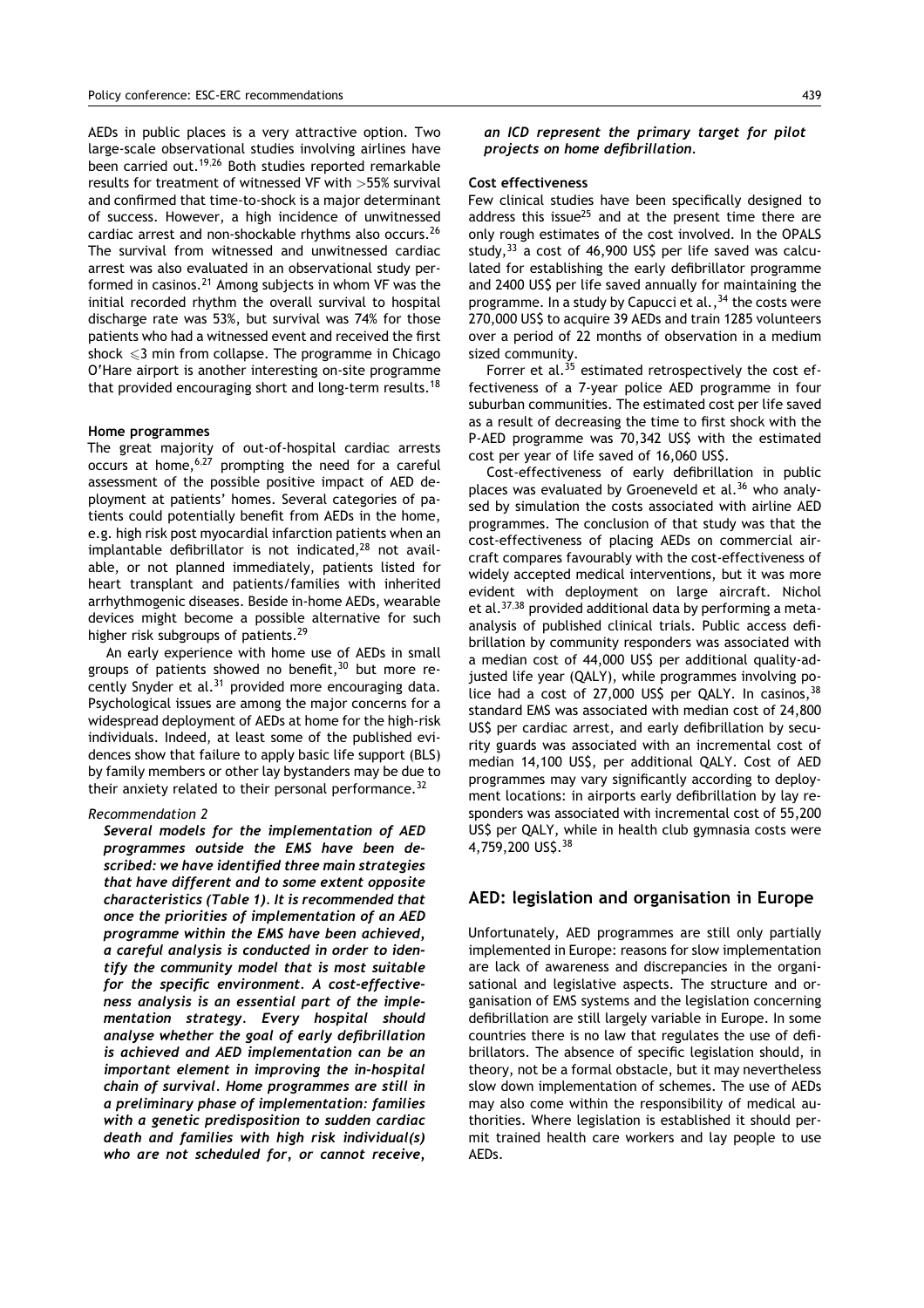|                                           | Community responder       | On site responder (including<br>bystander defibrillation) | Home responder          |
|-------------------------------------------|---------------------------|-----------------------------------------------------------|-------------------------|
| Location of victim                        | All areas, including home | Public or private areas,<br>excluding home                | Home                    |
| Training level                            | High                      | Moderate to untrained<br>(for bystander defibrillation)   | Moderate                |
| Number of reachable victims               | High                      | Limited                                                   | Low (relatives<br>only) |
| Number of AFDs needed                     | Moderate                  | High                                                      | One per home            |
| Time interval collapse-<br>defibrillation | Reduction is limited      | Potentially very short                                    | Very short              |

Table 1 Strategies for early defibrillation outside the Emergency Medical System

Although the European Union recommended in 1997 that the emergency telephone number 112 should be operational in all member states, this goal is still far from being accomplished.

The Panel has performed a survey by distributing a questionnaire to key physicians actively involved in EMS systems and in out-of-hospital resuscitation in order to obtain updated information on legislation and organisation of defibrillation in Europe. The outcome of the survey is reported as Section 2 in the on-line Appendix (www.escardio.org and www.erc.edu). Data emerging from the survey suggest that there are striking differences in the organisation of the EMS system in Central and Eastern European countries compared with Western European countries. In most Central and Eastern European countries, but only in few Western European countries, a medical doctor has an active role in the first responding emergency team, and very often is responsible for operating a manual defibrillator carried on the ambulance. In most Western European countries, the first responding emergency team consists of ambulance personnel with a qualification for performing BLS indicating the existence of an infrastructure for providing early defibrillation. In most European countries, police are not integrated into the EMS system. Fire fighters, on the other hand, are a fundamental component of EMS systems in several countries.

### Recommendation 3

Legislation in Europe is heterogeneous but where it has relevance to AEDs it either has permitted or is likely to permit their use by non-medically qualified first responders. Automated external defibrillation does not require establishing a clinical diagnosis and therefore it should be lifted from the list of actions "reserved to doctors". Slow implementation is mainly the result of limited perception of the importance of early defibrillation programmes and by traditions and reluctance to "de-medicalise" the act of defibrillation. The lack of data on cost-effectiveness may discourage the support of governments for AED programmes. Therefore, this type of economical evaluation should be part of any planned developments. European legislation or recommendation issued by European policy makers and supported by all relevant major health

care and scientific societies could promote implementation of this life saving strategy that is strongly supported by scientific evidence.

# AED programmes in Europe: SWOT analysis

The Members of the Policy Conference applied a systematic approach to the evaluation of the current situation on the use of AEDs in Europe by performing a "SWOT Analysis". This approach consists in the identification of the Strengths, Weaknesses, Opportunities and Threats for early defibrillation programmes in Europe.

The results of the SWOT analysis are reported in Table 2 and are commented in Section 3 in the on-line Appendix (www.escardio.org and www.erc.edu). Overall, the SWOT analysis was very encouraging, but pointed to the need for the identification of a basic set of general criteria that should be followed in order to initiate an early defibrillation programme.

# How should AED programmes be organised in Europe?

Several variables inherent to the local environment (topography of the area, road traffic conditions, location of a hospital with an ER, etc.) may play a critical role in determining the choices for implementing early defibrillation in the community. Therefore, a standardised set of rules cannot be established. Nonetheless, the experience gathered over the years may allow the definition of a basic set of general criteria that should be followed, independently of the local environment and of the type of activity to be undertaken (e.g. programmes within the EMS, community programmes, on-site programmes, or home programmes).

### Recommendation 4

The Panel has reached a Consensus that an effective early defibrillation programme requires the setting of priorities and the integration of at least five different areas of activity:

- Analysis of local conditions and identification of priorities.
- Identification of intervention protocols.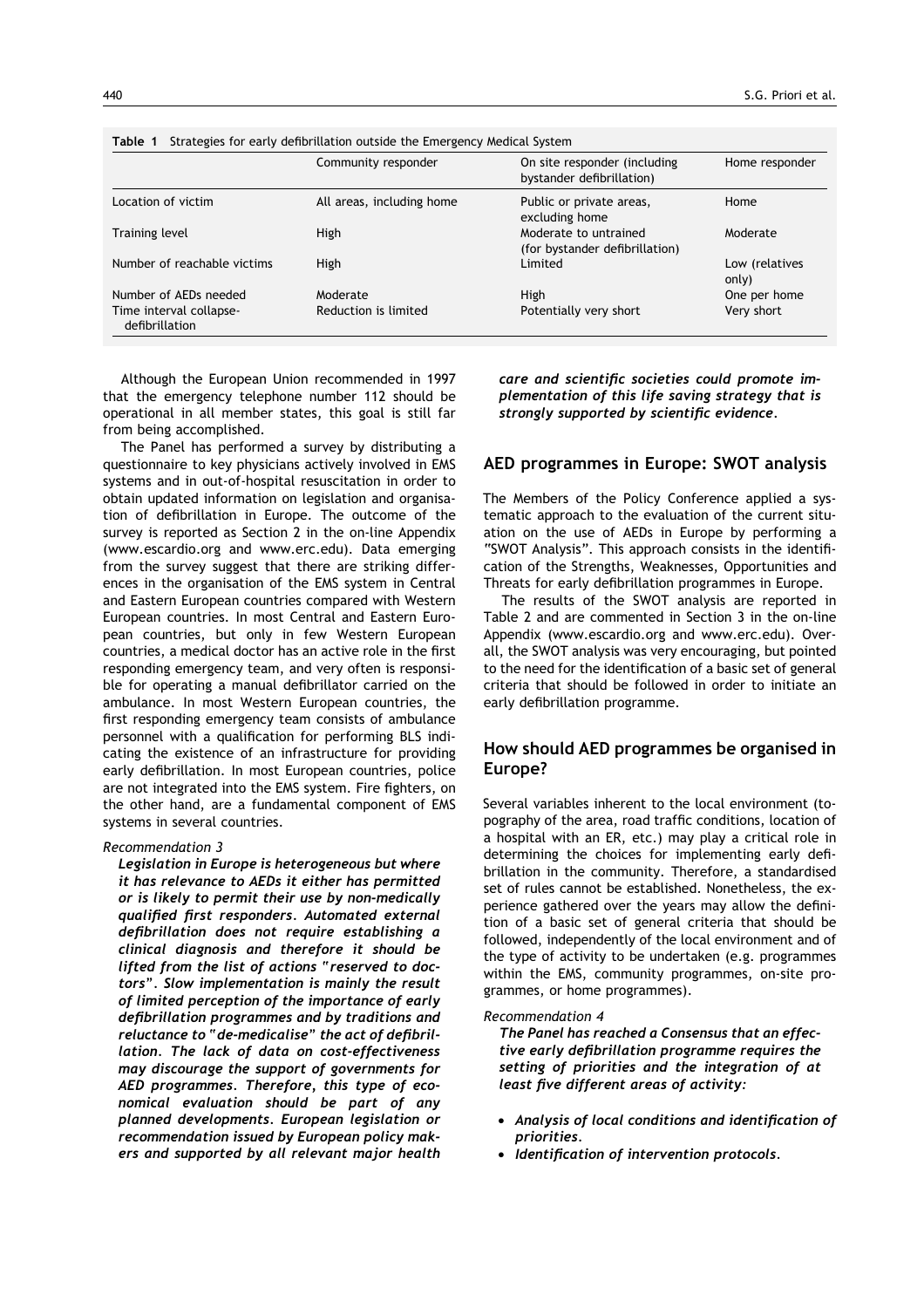### Table 2 SWOT analysis

Strengths Weakness

- Robust scientific background -
- Adequate technology The contract of the contract of the contract of the contract of the contract of the contract of the contract of the contract of the contract of the contract of the contract of the contract of the co
- $\bullet$  Established collaboration between different professionals  $\bullet$
- Public awareness in response to educational activities •••••••••••••••••••••••

### Opportunities **Threats**

- Enthusiasm among healthcare providers The state of the state of the state of  $\bullet$
- To collaborate by non-conventional responders
- Increasing awareness of politicians towards SCD prevention
- Identification and training of responders.
- **Efficient data reporting and quality** control systems.
- Constant maintenance.

All such activities are tightly linked: if one fails, the entire programme will probably be threatened. Accordingly, planning a defibrillation programme should include strategies and resources for all the components that will be discussed below. Furthermore, in order to establish an outof-hospital early defibrillation programme with the endpoint of providing effective care for the largest possible section of the community in any given area, organisers should try to follow logical steps of development.

# Analysis of local condition and identification of priorities

The analysis of local conditions is the initial crucial step for implementation. Almost all subsequent phases necessarily should take into account the environment and the logistics of the area in which the programme has to be activated. For instance such analysis is critical in deciding if AEDs have to be deployed only in mobile units (EMS, Fire fighters, Police, etc.) or in fixed strategic positions, or using a combination of the two. All of the possible logistical barriers hampering fast access to the scene of cardiac arrest should be considered. Among the major factors that should be taken into account is the high probability of traffic congestion in the larger urban communities and poor access to small country or mountain communities. Whenever such circumstances are identified, an early defibrillation programme should also include the deployment of fixed AED locations. However, the potential benefit of having AEDs deployed in strategic locations should be based on the assessment of the number of expected interventions and the high cost of training and maintenance of these programmes.18;21;<sup>34</sup> Other locations for AEDs need to be selected on the basis of local conditions: several variables inherent to the local environment (topography of the area, road traffic condition) are of central importance in influencing the success of a project. The establishment of pilot projects as a preliminary step to the realisation of large-scale and long-term programmes may provide a

- Lack of uniform data collection
- Cost-effectiveness poorly defined
- Non homogeneous legislation
- Still sub-optimal EMS response times

- Heterogeneous fund raising undefined
- Not all stakeholders systematically involved in planning and supporting AED programmes
- Competition with other health priorities

valuable approach. Pilot projects may help to refine strategies and protocols including the dispatching system, and the definition of whom to include in the first responders system. When creating a pilot project, care should be taken to ensure that the project is representative of the full-scale initiative that will follow.

# Recommendation 5

In order to establish an effective programme, every attempt should be made to acquire exhaustive data on the prevalence and epidemiology of sudden death in the area. This allows the requirements for the success of the programme to be set and quantification of the resources (manpower and devices) that will be required. Although it is appreciated that detailed baseline epidemiological data may be lacking in some areas, it is important to consider that the data collected during the planning phase can have an impact on the cost-effectiveness and the overall success of the programme.

# Identification of intervention protocols

The protocols of intervention require the standardisation of two major processes, the dispatching system and clinical actions. The dispatching system has a primary responsibility for the processing and prioritisation of calls. Ideally, a centralised system should collect all calls and alert all responders simultaneously (EMS, Police, Fire fighters, Lay Volunteers, etc.). Evidence in the literature supports the benefit of extending responsibility for intervention to the responders outside the EMS such as police officers.<sup>16,33,34,39,40</sup> The dispatch protocol should be clear and easy to follow, and should include critical questions to be made to the callers (e.g. "does the patient breath normally?"). Training of dispatchers constitutes an important step in the implementation of early defibrillation programmes.

The protocol for clinical actions in the field must include: (1) the sequence of events following the arrival to the scene, (2) the management of the different scenarios that may precede medical intervention, (3) simultaneous arrival of EMS and non-conventional responders, and (4) data concerning the actions carried out by bystanders before the arrival of any first responder unit.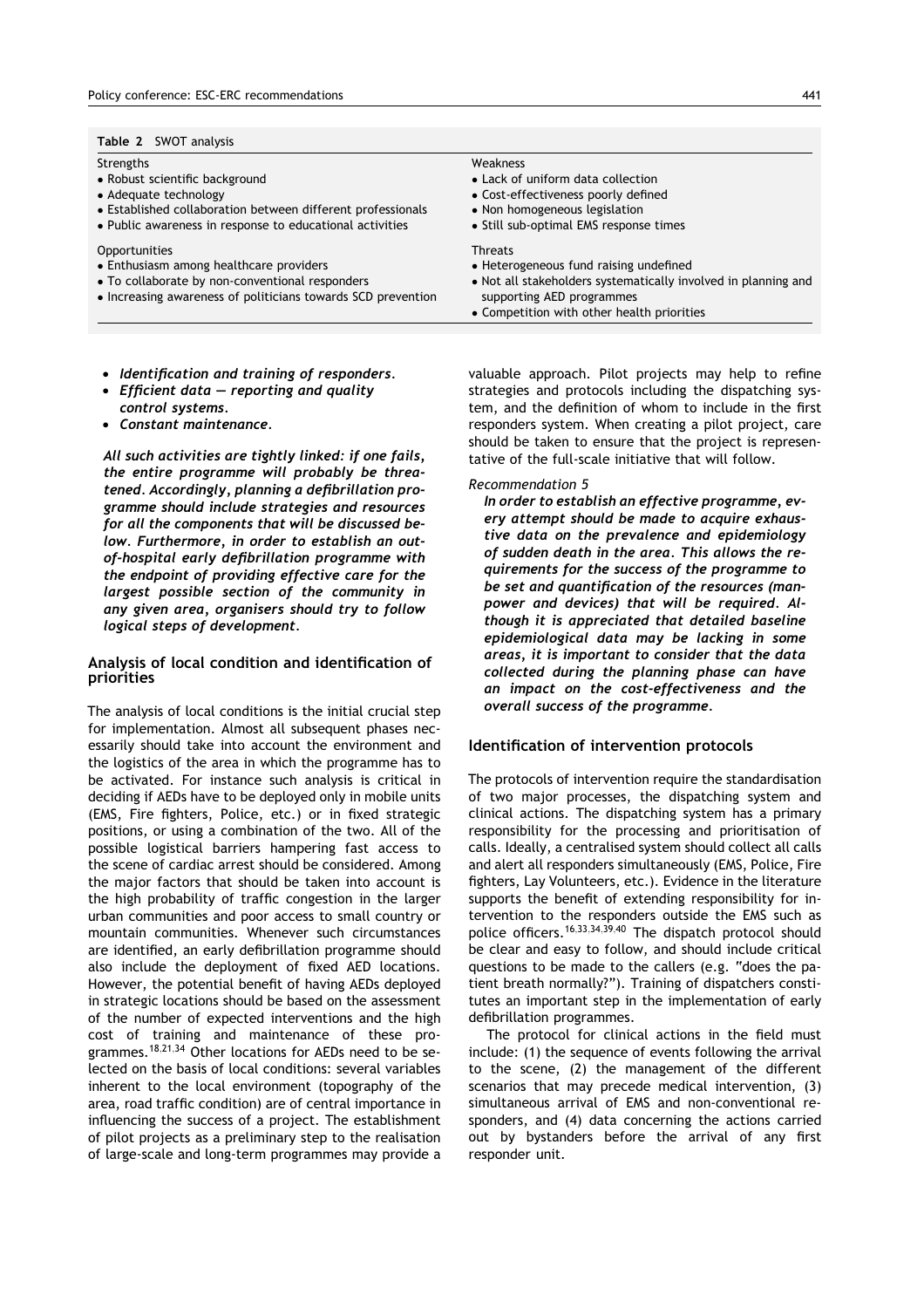# Recommendation 6

The dispatching system and the clinical intervention protocol need to be standardised. A centralised dispatching system that can activate all responders is considered the best model. The intervention protocol should standardise all clinical actions following arrival on scene and include collection of all relevant data for systems monitoring.

# Identification and training of the first responders

# Identification of responders

Identification and training of the EMS, community, onsite, and home responders should be guided by analysis of the local environment but should never operate independently of the EMS. Communities that readily are covered by the EMS will probably benefit most by equipping all EMS vehicles with AEDs if they do not already have them, with appropriate training for all personnel including physicians, nurses and paramedics. Placing AEDs in fixed locations within the community as illustrated in Piacenza<sup>34</sup> seems a promising approach. This strategy requires training of a large proportion of the community in the use of AEDs and efficient liaison with the EMS system.

AEDs can be used safely and effectively by rescuers with minimal or no previous AED training (both children and adults), although speed, compliance, and safety can still be improved.<sup>41</sup> These studies support that the use of publicly accessible AEDs by citizens is feasible, and that organised AED training should also focus on community responders and on-site responders.

# Recommendation 7

The identification of potential responders should be based on an analysis of local conditions. Where the EMS can provide adequate coverage, reinforcing the existing system may be an effective strategy. Deployment of AEDs at fixed locations in the community represents an alternative strategy that should now be considered feasible, safe and effective even if requires training of a large proportion of the community in the use of AEDs and in alerting the EMS system.

# Training of responders

In 1998, the ERC recommended that a BLS course should last about 3–4 h and an AED course should last about 3 h, depending on previous knowledge and skills of the target group. However, many factors may influence the efficacy of an AED training session and its duration when the target group is made of medically untrained individuals. These factors include not only the learning skills of the candidates but also the ability of the trainers to adapt their teaching techniques to specific groups of trainees.

Among the key factors influencing the duration and the efficacy of training are:

- 442 S.G. Priori et al.
	- Background of the candidates.
	- Instructor–trainer ratio (individual guidance and tutoring will enhance the efficiency of the training).
	- Number of trainees per AED (hands-on time).

All current AEDs have reliable ECG analysis and appropriate voice prompts, so that memorisation and recall of the defibrillation protocol is unnecessary. The well documented rapid decay of resuscitation skills should therefore have little adverse effect on the efficacy of defibrillation.<sup>42</sup>–<sup>45</sup>

A new area of debate centres on whether CPR is an important component of training for rescuers who are not healthcare professionals. Some studies indicate that survival can increase when rescuers use an AED without delivery of BLS.<sup>34</sup> However, other studies show that BLS can increase survival significantly if combined with early defibrillation.<sup>46</sup> Some authors, however, have not questioned the potential value but rather the feasibility of CPR undertaken by lay people. Concern has been raised about reluctance among lay persons to perform CPR on a stranger using mouth-to-mouth ventilation due to aversion or fear of infection. Therefore, concern exists that linking CPR administration to defibrillation may limit the acceptance of AEDs. The use of chest compressions only as a substitute for CPR may represent an acceptable alternative for lay persons but this needs further research.<sup>47</sup>–<sup>49</sup>

Until a final answer to this question is provided, it seems reasonable to support the view that combined BLS and AED training should be recommended. In some circumstances AED training may appropriately precede BLS training.

# Recommendation 8

Training of responders should include BLS and AED skills, the duration depending on a number of factors including previous knowledge and skills of the target group. The need for teaching BLS to non medical personnel is currently a matter of debate as some successful experiences have been conducted based on training of defibrillation only. For the time being it seems reasonable to support the view that combined BLS and AEDs training should be recommended even if in some circumstances it may be appropriate that AED training precedes BLS training.

# Data reporting and quality control system

Setting up an early defibrillation project is relatively straightforward. Making it work well, however, requires continuous surveillance, data reporting, and quality control. Such data collection should include process data (time intervals, BLS, ALS) and outcome. In addition to short-term outcome information is also needed on survival to discharge from hospital and long-term survival rates, with information on any residual chronic disabilities possibly resulting from the index event. As the interval from collapse to defibrillation is the major determinant of survival, this information must be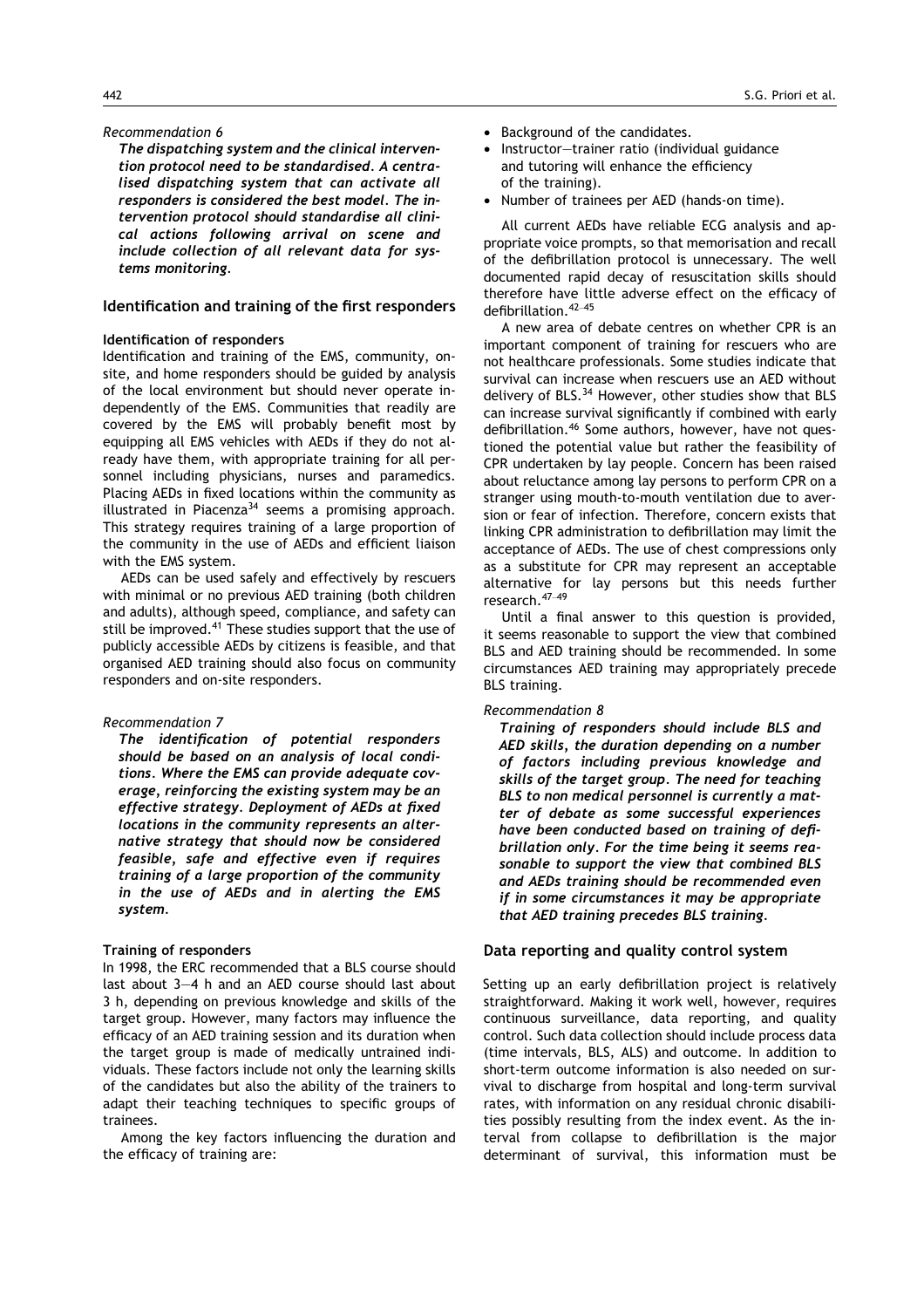collected and described in detail. It is appreciated that accurate recording of the time of collapse can be reliable only within research protocols where it is "core" information. In other cases, this interval is "optional" and the time from first call to EMS arrival may be taken as a substitute. Defibrillation time can be retrieved directly from the electronic time recordings of dispatch centres and AEDs. These sources must be corrected for time drift to allow calculation of meaningful time intervals.

The AED is the only source of documentation of the first rhythm before the first shock is given. This is important for further clinical management (specifically arrhythmia management, revascularisation, and ICD implentation): it must be made available to the treating physician. A system to retrieve this data from the AED must be set up in the community, and made available both for clinical use and for data reporting.

Data reporting is a valuable tool for the assessment of the impact of the programme on survival. A centralised database should be developed for detailed data analysis and programme monitoring. The standardisation of data collection for benchmarking between all the early defibrillation programmes in Europe is recommended. The implementation of a uniform methodology will allow comparisons of programmes and reliable costeffectiveness analysis. The "Utstein style" represents the recommended standard of practice both inside and outside hospital for the uniform reporting of clinical data from the patient suffering from cardiac arrest. The Utstein style delineates time and establishes a set of core and optional times to be recorded that provide important characteristics of the response of victims of cardiac arrest:<sup>50</sup> yet several reports have highlighted the difficulty in following the rather complex Utstein format. It is recommended that in the pilot phase of a project the adherence of the team to the selected reporting format is assessed in order to design a template that is well-structured but also feasible in each individual setting.

### Recommendation 9

It is important that in every early defibrillation programme data collection and assessment of the results is carefully designed. International standards for uniform data collection are being developed. This is essential for monitoring and benchmarking of the programme. Continuation of a project is likely to require evidence of its efficacy and its quality that will have to be demonstrated through a data collection protocol that is methodologically sound.

# Programme maintenance

Continual data collection and monitoring is also relevant to programme maintenance, since it allows fine-tuning of programme strategies and protocols once the programme has been implemented.<sup>51</sup> Long-term maintenance should also include protocols for regular testing of all devices, battery replacements, proper storage of fixed AEDs, pad packaging control, and replacement when needed (according to manufacturer specifications). Re-training of first responders is also crucial. Each programme must include protocols for re-training that should have at least an annual basis. Periodical assessment of skill retention by both professional and non-conventional responders will allow developing better teaching tools and strategies.

### Recommendation 10

It is important that when budgeting the cost of an early defibrillation programme, the annual costs should include an allowance for maintenance including equipment, personnel, training, and monitoring costs.

# **Conclusions**

The rationale for the implementation of AED programmes is based on the evidence that an improvement in survival after cardiac arrest can be obtained by reducing the time to defibrillation. The joint ESC/ERC Policy Conference has been an important step to set out the key elements for a European action plan that should be promoted by ESC and ERC and should seek comprehensive involvement by all of the stakeholders.

We have identified priorities and needs for the achievement of better outcome for victims of cardiac arrest:

- AED programmes within EMS systems and improved access to the EMS are fundamental priorities that should be achieved before taking defibrillation outside the EMS. Priorities for the implementation of AED programmes should stem from EMS and hospital programmes and progressively move to community, onsite, and home programmes.
- Common standards for defibrillation within EMS should be set for European Countries and the 112 emergency number to access EMS across Europe should be implemented.
- The first requirement for the development of community, on-site, and home defibrillation programmes is the introduction of legislation in all European countries to permit defibrillation by non-medical personnel.
- Training requirements should be defined for individuals participating in a community defibrillation scheme. Common European standards for training, qualification of trainers, and monitoring of training programmes is an ideal that should be pursued. Research is needed to define the optimal integration of CPR and AED training for community, on-site, and home AED programmes.
- A basic set of criteria for the design of AED programmes has been outlined that include assessment of needs, expected benefit, and cost of each AED programme.
- A set of common definitions should be used (Utstein; see Section 4 in the on-line Appendix www.escardio.org and www.erc.edu) and systematic data collection and data analysis should be incorporated in each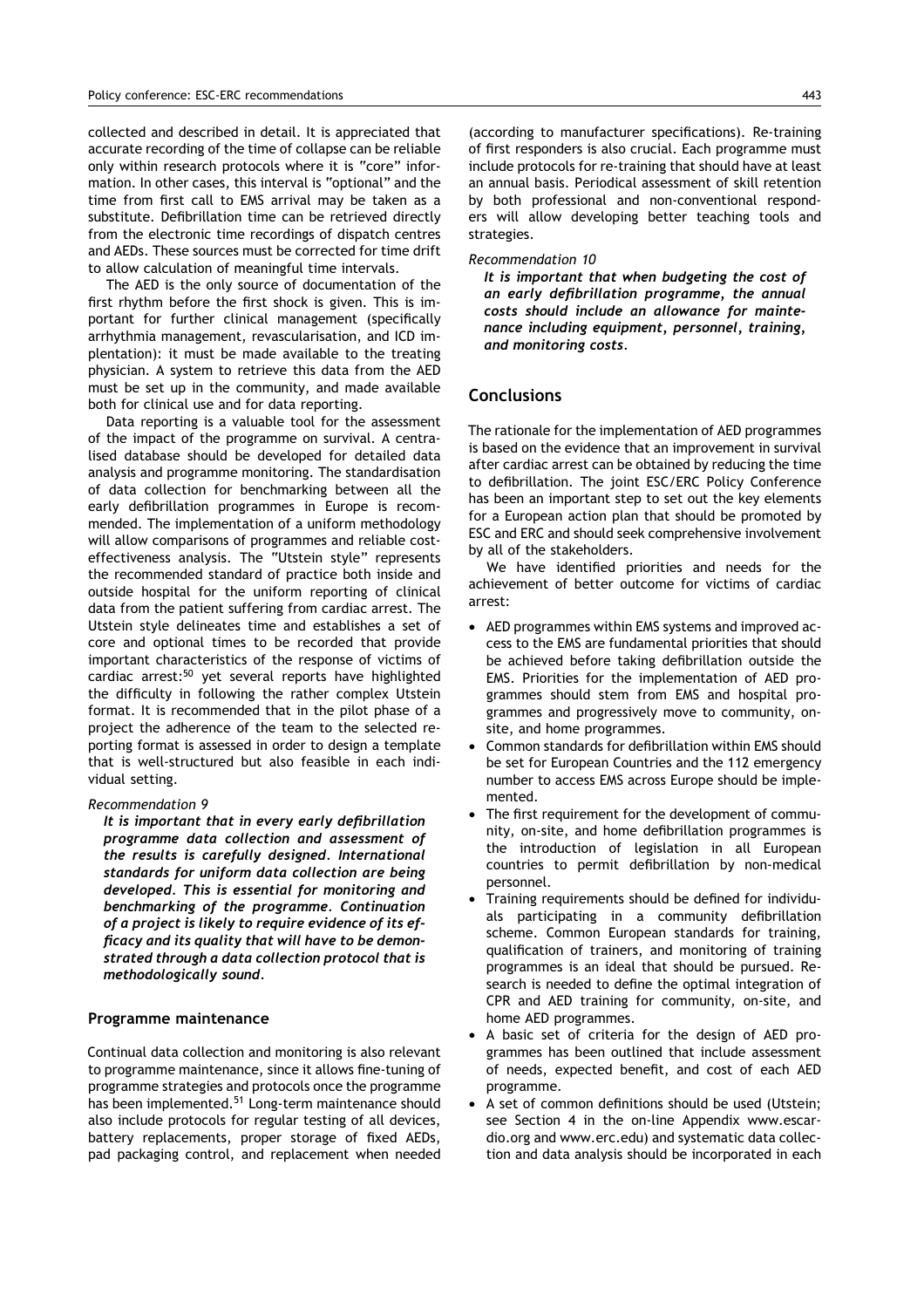programme in order to facilitate comparison of results from the different programmes.

- As a pivotal step to ensure the success of the plan all stakeholders should be involved from the outset. The community, the patients, and the medical professionals represent key players in supporting and facilitating the implementation of AED programmes, scientific societies such as the ESC and the ERC should support AED programmes by promoting education in the community, among the patients and their families, and among relevant medical societies and physicians with a responsibility for resuscitation.
- The Panel advocates support from the ESC and the ERC to involve Ministers of Health and the European Parliament in the promotion of a "European Cardiac Arrest Survival Directive".

# **Participants**

Participant to ESC-ERC policy conference were (by role and alphabetic order):

Speakers and Chairmen – Hans R. Arntz, Thomas Aufderheide, Michael Baubin, Lance Becker, Leo Bossaert, Tom Bowker, Neil Bradbury, Josep Brugada, Alessandro Capucci, Douglas Chamberlain, Stuart Cobbe, Michael Colquhoun, Sian Davies, Francisco De Latorre, Johan Herlitz, Helmut Klein, Rodolph Koster, Markku Kuisma, Koen Monsieurs, Silvia G Priori, Miguel Ruano, Peter J Schwartz, Panos Vardas, Hein H Wellens, Lars Wik, David Zideman. Discussants – Jennifer Adgey, Aris Anastasakys, Helen Askitopoulou, Jan Bahr, Jean-Pierre Bassand, Antonio Bayes de Luna, Andrej Brucan, Pascal Cassan, Agah Certug, Johannes De Munter, Wiebe De Vries, Alessandro Del Bufalo, Csaba Dioszeghy, Daniel Ferreira, Michael Fiek, Aleksander Gorecki, Anton Gorgels, Anthony Handley, Stig Holmberg, Freddy Lippert, Carina Blomstrom-Lundqvist, Andrew Marsden, Romano Mauri, Carlo Napolitano, Ali Oto, Katherine Peel, Maurizio Raimondi, Maurizio Santomauro, Tom Silvast, Andrew Thornton, Anouk Van Alem, Benno Wolcke, Christian Wolpert. Industry representatives – Mathieu Badard, Martine Forissier, Robert Henderikx, Kathleen Higgs, Kurt Lemvigh, Pascal Lesselingue, Ken Morallee, Robert Niskanen, Jo Frederik Ranhoff, Oern Stuge, Hilmar Wolff.

# Acknowledgments

We acknowledge the contribution of the following companies that have provided an unrestricted educational grant to the ESC-ERC to support the organisation of the Policy Conference: Medtronic Physio-Control; Laerdal/ Philips, Cardiac Science; Zoll International; Lifecor. We thank Mrs. Emmanuelle Bourg and Mrs. Keren Deront of the European Heart House for the organisational support.

# References

1. Priori SG, Aliot E, Blomstrom-Lundqvist C et al. Task force on sudden cardiac death of the European Society of Cardiology. Eur Heart J 2001;22:1374–450.

- 2. de Latorre F, Nolan J, Robertson C et al. European Resuscitation Council Guidelines 2000 for Adult Advanced Life Support. A statement from the Advanced Life Support Working Group(1) and approved by the Executive Committee of the European Resuscitation Council. Resuscitation 2001;48:211–21.
- 3. Cobb LA, Fahrenbruch CE, Olsufka M et al. Changing incidence of outof-hospital ventricular fibrillation, 1980–2000. JAMA 2002;288: 3008–13.
- 4. Arntz HR, Oeff M, Willich SN et al. Establishment and results of an EMT-D program in a two-tiered physician-escorted rescue system. The experience in Berlin, Germany. Resuscitation 1993;26: 39–46.
- 5. The cerebralresuscitation study group. Cardiopulmonary cerebralresuscitation. In: Proceedings of a Symposium, September 19th, 1988. Resuscitation 2003;17:S1–S208.
- 6. DeVreede-Swagemakers JJM, Gorgels APM, Dubois-Arbouw WI et al. Out-of-hospital cardiac arrest in the 1990s: a population-based study in the Maastricht area on incidence, characteristics and survival. J Am Coll Cardiol 1997;30:1500–5.
- 7. Waalewijn RA, de Vos R, Koster RW. Out-of-hospital cardiac arrests in Amsterdam and its surrounding areas: results from the Amsterdam resuscitation study (ARREST) in 'Utstein' style. Resuscitation 1998; 38:157–67.
- 8. Myerburg RJ, Kessler KM, Castellanos A. Sudden cardiac death. Structure, function, and time-dependence of risk. Circulation 1992;85:I2–10.
- 9. European Resuscitation Council. Part 4: the automated external defibrillator: key link in the chain of survival. European Resuscitation Council. Resuscitation 2000;46:73–91.
- 10. White NM, Parker WS, Binning RA et al. Mobile coronary care provided by ambulance personnel. BMJ 1973;3:618–22.
- 11. Briggs RS, Brown PM, Crabb ME et al. The Brighton resuscitation ambulances: a continuing experiment in prehospital care by ambulance staff. BMJ 1976;2:1161–5.
- 12. Nagel EL, Hirschman JC, Nussenfeld SR et al. Telemetry-medical command in coronary and other mobile emergency care systems. JAMA 1970;214:332–8.
- 13. Jaggarao NS, Heber M, Grainger R et al. Use of an automated external defibrillator–pacemaker by ambulance staff. Lancet  $1982 \cdot 7 \cdot 73 - 5$
- 14. Weaver WD, Copass MK, Hill DL et al. Cardiac arrest treated with a new automatic external defibrillator by out-of-hospital first responders. Am J Cardiol 1986;57:1017–21.
- 15. White RD, Hankins DG, Bugliosi TF. Seven years' experience with early defibrillation by police and paramedics in an emergency medical services system. Resuscitation 1998;39: 145–51.
- 16. Shuster M, Keller JL. Effect of fire department first-responder automated defibrillation. Ann Emerg Med 1993;22:721–7.
- 17. Myerburg RJ, Fenster J, Velez M et al. Impact of community-wide police car deployment of automated external defibrillators on survival from out-of-hospital cardiac arrest. Circulation 2002;106: 1058–64.
- 18. Caffrey SL, Willoughby PJ, Pepe PE et al. Public use of automated external defibrillators. N Engl J Med 2002;347:1242–7.
- 19. Page RL, Joglar JA, Kowal RC, Zagrodzky JD, Nelson LL, Ramaswamy K et al. Use of automated external defibrillators by a US airline. N Engl J Med 2000;343:1210–6.
- 20. Davies CS, Colquhoun M, Graham S et al. Defibrillators in public places: the introduction of a national scheme for public access defibrillation in England. Resuscitation 2002;52:13–21.
- 21. Valenzuela TD, Roe DJ, Nichol G et al. Outcomes of rapid defibrillation by security officers after cardiac arrest in casinos. N Engl J Med 2000;343:1206–9.
- 22. Van Alem AP, Vrenken RH, de Vos R et al. Use of automated external defibrillator by first responders in out-of-hospital cardiac arrest: prospective controlled trial. BMJ 2003;327:1312–7.
- 23. Stotz M, Albrecht R, Zwicker G et al. EMS defibrillation-first policy may not improve outcome in out-of-hospital cardiac arrest. Resuscitation 2003;58:277–82.
- 24. Waalewijn RA, de Vos R, Tijssen JG et al. Survival models for out-ofhospital cardiopulmonary resuscitation from the perspectives of the bystander, the first responder, and the paramedic. Resuscitation 2001;51:113–22.